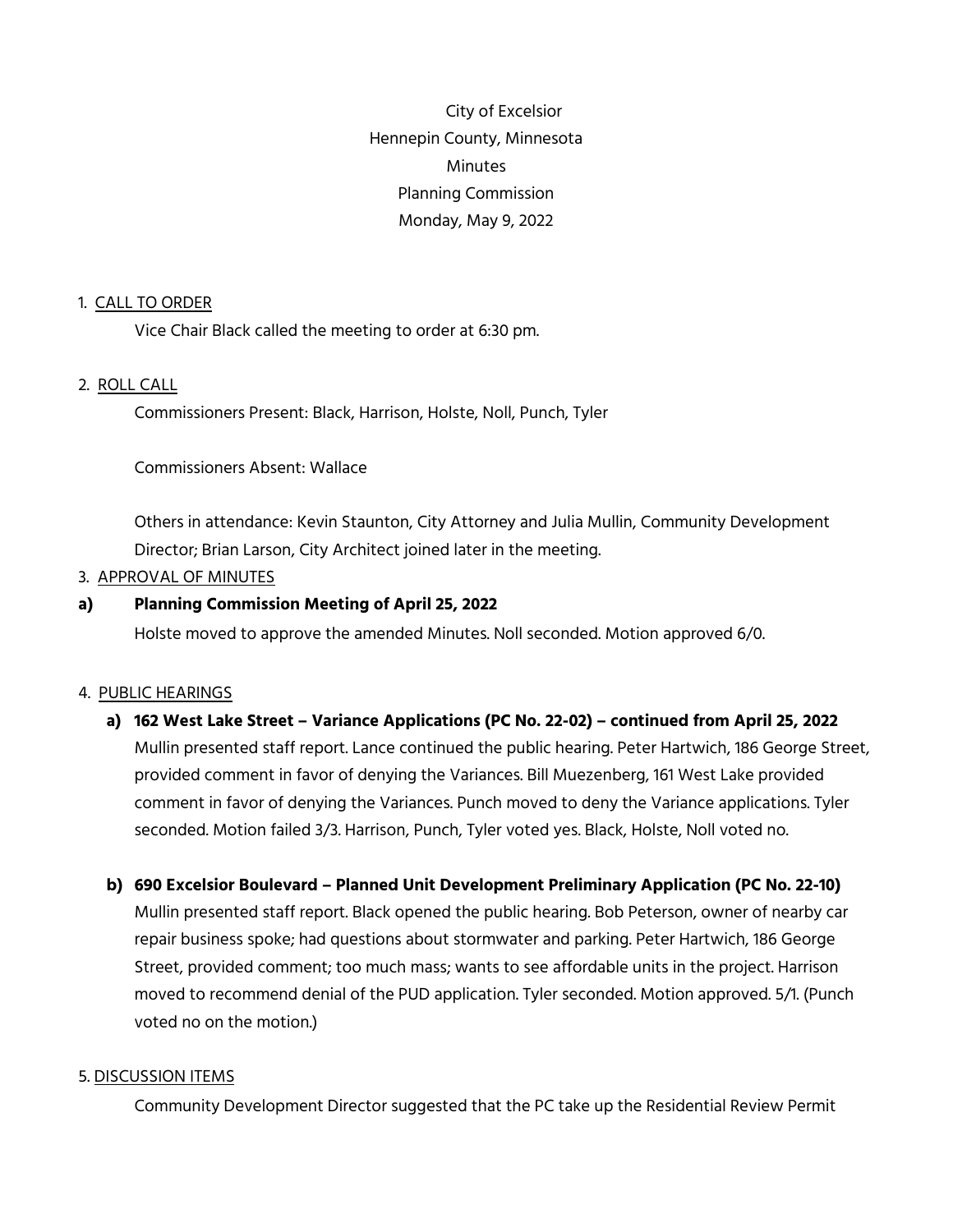Report first since the City Architect, Brian Larson, was in attendance at the meeting. Mullin presented staff report. Larson presented report.

Staff will revise report and Planning Commission will continue discussion at next meeting.

- a) Planning Commission Annual Meeting
	- a. Review PC Bylaws
	- b. Continuing Education presentation by City Attorney
	- c. Elect Officers
	- d. Residential Review Permit Report

Due to it being 9:30 pm, the Commission chose to continue the review of the PC Bylaws and the Continuing Education to the next meeting.

The Commission unanimously elected officers for 2022. Harrison moved to elect Dan Wallace, chair and Lance Black Vice Chair. Noll seconded. Approved 6/0.

Harrison moved to amend bylaws to return to one regularly scheduled Planning Commission meeting per month. Holste seconded. Approved 6/0.

# 6. COMMUNICATIONS & REPORTS

- a) Next City Council Meeting May 13, 2022
- b) Next Planning Commission Meetings June 13, 2022, and June 27, 2022
- c) Residential Review Permit Administrative Approval none

# 7. MISCELLANEOUS

a) Recent City Council Actions

# 8. ADJOURNMENT

Motion to adjourn by Harrison. Seconded by Holste. Approved 6/0. Meeting adjourned at 10:00 pm.

Respectfully submitted, Julia Mullin, Community Development Director